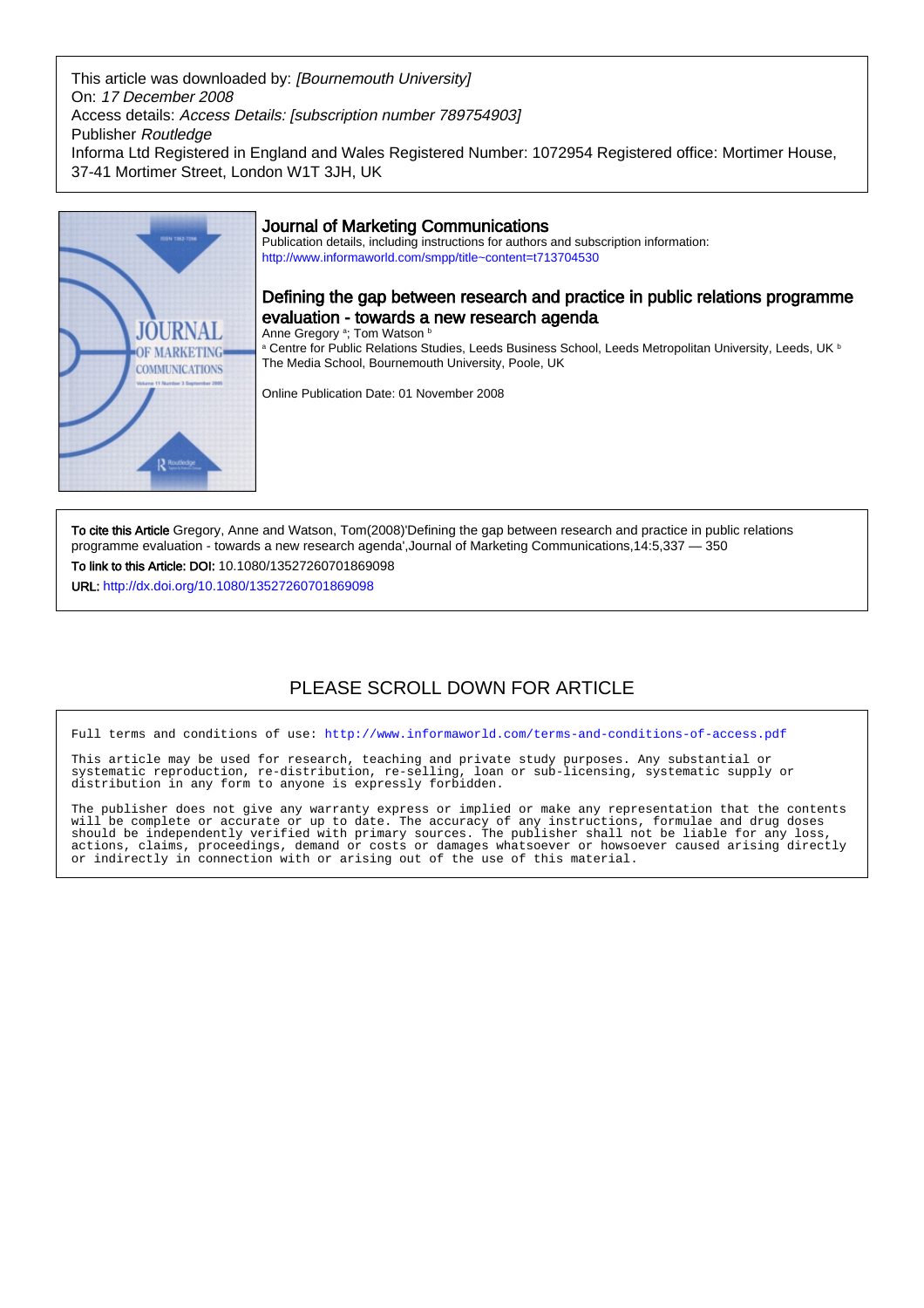## Defining the gap between research and practice in public relations programme evaluation – towards a new research agenda

Anne Gregory<sup>a</sup> and Tom Watson<sup>b\*</sup>

<sup>a</sup>Centre for Public Relations Studies, Leeds Business School, Leeds Metropolitan University, Leeds, UK; <sup>b</sup>The Media School, Bournemouth University, Poole, UK

The current situation in public relations programme evaluation is neatly summarized by McCoy who commented that 'probably the most common buzzwords in public relations in the last ten years have been evaluation and accountability' (McCoy 2005, 3). This paper examines the academic and practitioner-based literature and research on programme evaluation and it detects different priorities and approaches that may partly explain why the debate on acceptable and agreed evaluation methods continues. It analyses those differences and proposes a research agenda to bridge the gap and move the debate forward.

Keywords: evaluation; measurement; public relations; relationships; research; return on investment

## Introduction

Evaluation has long been identified as a major issue by practitioners (Watson 1994; White and Blamphin 1994). It has often included the search for a single, universally applicable evaluation measure for public relations, colloquially known as the 'silver bullet' (Gregory and White 2008). Latterly the focus of evaluation has moved to the use of metrics that express the results of public relations activity using business language, such as Return on Investment. Business in general, recognizes that a simple, single financial measure does not give an accurate reflection of a company's true worth because other factors need to be taken into account to demonstrate overall value. The introduction of techniques such as Kaplan and Norton's (1996) Balanced Scorecard and triple-bottom-line reporting are evidence that major organizations worldwide consider that a range of accountabilities to a host of stakeholders define their ability to operate and prosper.

The practice of public relations evaluation, however, has been in statis with a widely reported emphasis on output measurement, especially focused on media relations (Watson and Simmons 2004). Although academic studies have moved to new areas of research such as measures of relationship value (Hon and Grunig 1999; Grunig 2002), a review of academic and practitioner literature and reports suggests that practitioners in general appear to be trailing behind both in knowledge and application of this research. In addition, the academic literature appears to be overlooking many industry studies and initiatives that indicate some changes in practitioners' attitudes to evaluation and the implementation of measurement and evaluation practices. For example, practitioners are using the tools of Internet discussion (blogs and wikis) to introduce new, more immediate evaluation techniques

<sup>\*</sup>Corresponding author. Email: twatson@bournemouth.ac.uk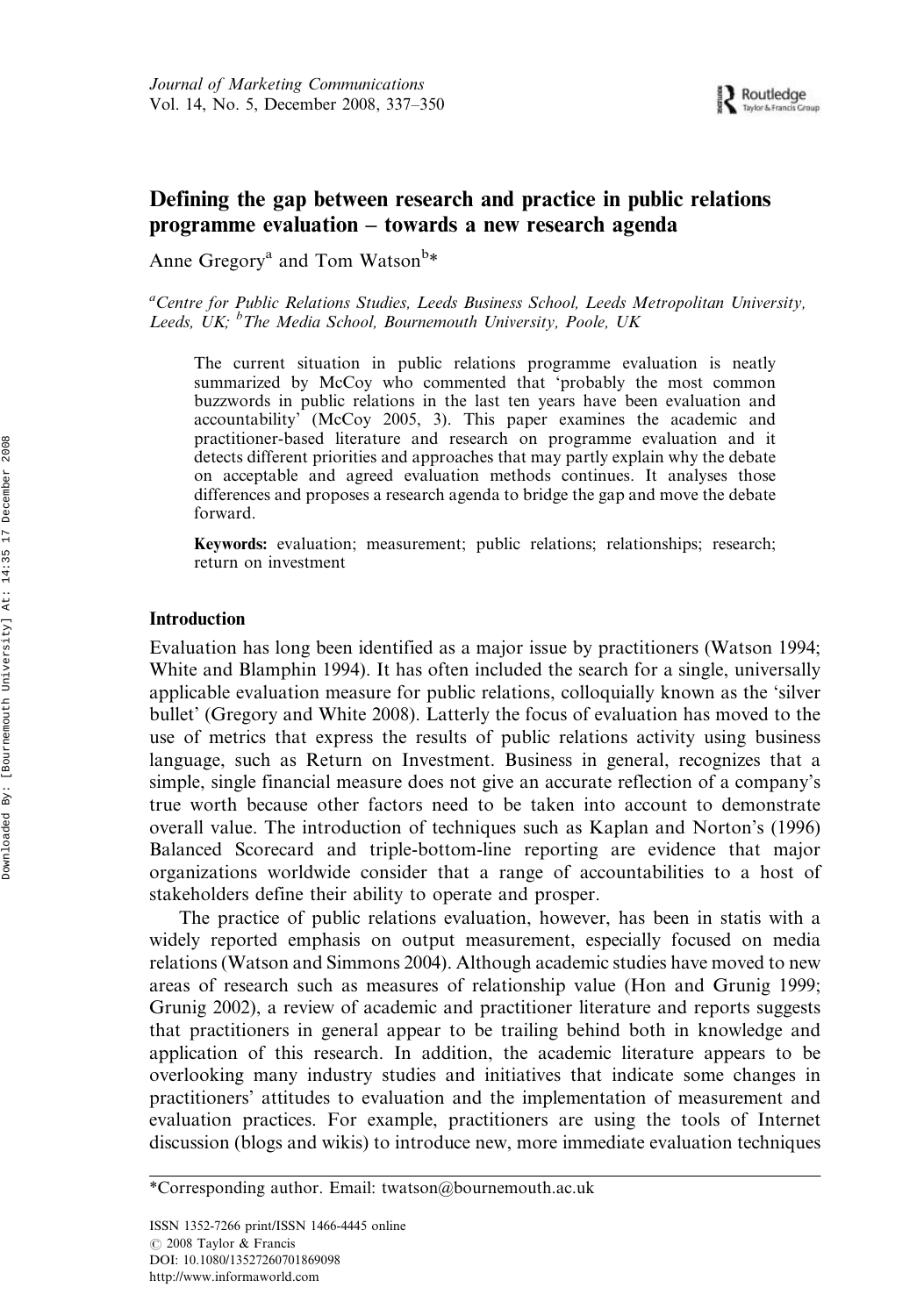that are not yet widely recorded in the academic literature. This paper reviews recent academic literature and industry reports on measurement and evaluation, as well as current practices, with the aim of discussing the dissonances between the academy and practice in this area. It will also propose an agenda for future research.

#### Research questions

The research questions to be considered are:

- RQ1: What are the main directions of academic research and industry practice in the measurement and evaluation of public relations activity?
- RQ2: What are the differences between the academy and current practice?
- RQ3: What are the areas of current measurement and evaluation practice that should be researched at an academic level?

#### Research method

This research reviews secondary sources, specifically academic literature and industryinitiated (i.e. non-academic) studies of public relations evaluation practices. The contents of the publications are analysed in order to identify the themes and factors that link and separate the academy and practice. This approach will identify the main directions that shape academic research and industry practice (RQ1) and the differences between them (RQ2). As many of the industry-initiated studies are led by sector and business leaders and professional bodies, it is reasonable to assume that their views will be or have been influential in the practitioner community. Key factors, therefore, will be identified from the range of recent industry reports and initiatives in order to provide responses to RQ1 and RQ2. The professional literature has been mainly sourced from professional and industry bodies, such as national professional bodies in public relations and business communication. These are commonly used for data collection in public relations research (Watson and Simmons 2004) when practitioner views are sought. While they give access to self-identified practitioners, it is accepted that the data are more likely to represent those with defined attitudes to the topic rather than the broad spectrum of practice. However, these bodies offer significant industry access and the most reliable databases.

#### Academic research

The measurement of public relations and information programmes has a long history that is separate from more recent trends in marketing metrics. The discussion of the evaluation of public relations and communication activity and the application of methodologies is long-standing. It commenced in the 1920s with psychological research that was concerned with the measurement of attitudes (Thurstone and Chave 1929). Much of the North American heritage of public relations is based on psychological studies into attitude and public opinion. This was followed through strongly after the Second World War with a prominent example being Hyman and Sheatsley's (1947) article on 'Some reasons why public information campaigns fail' exemplifying the evaluative trend which emphasized psychological barriers to campaign effectiveness. McCoy and Hargie (2003) have tracked the linkage between mass communication theory, with its psychology antecedents and influences, and the evaluation of public relations activity and linked it to prominent public relations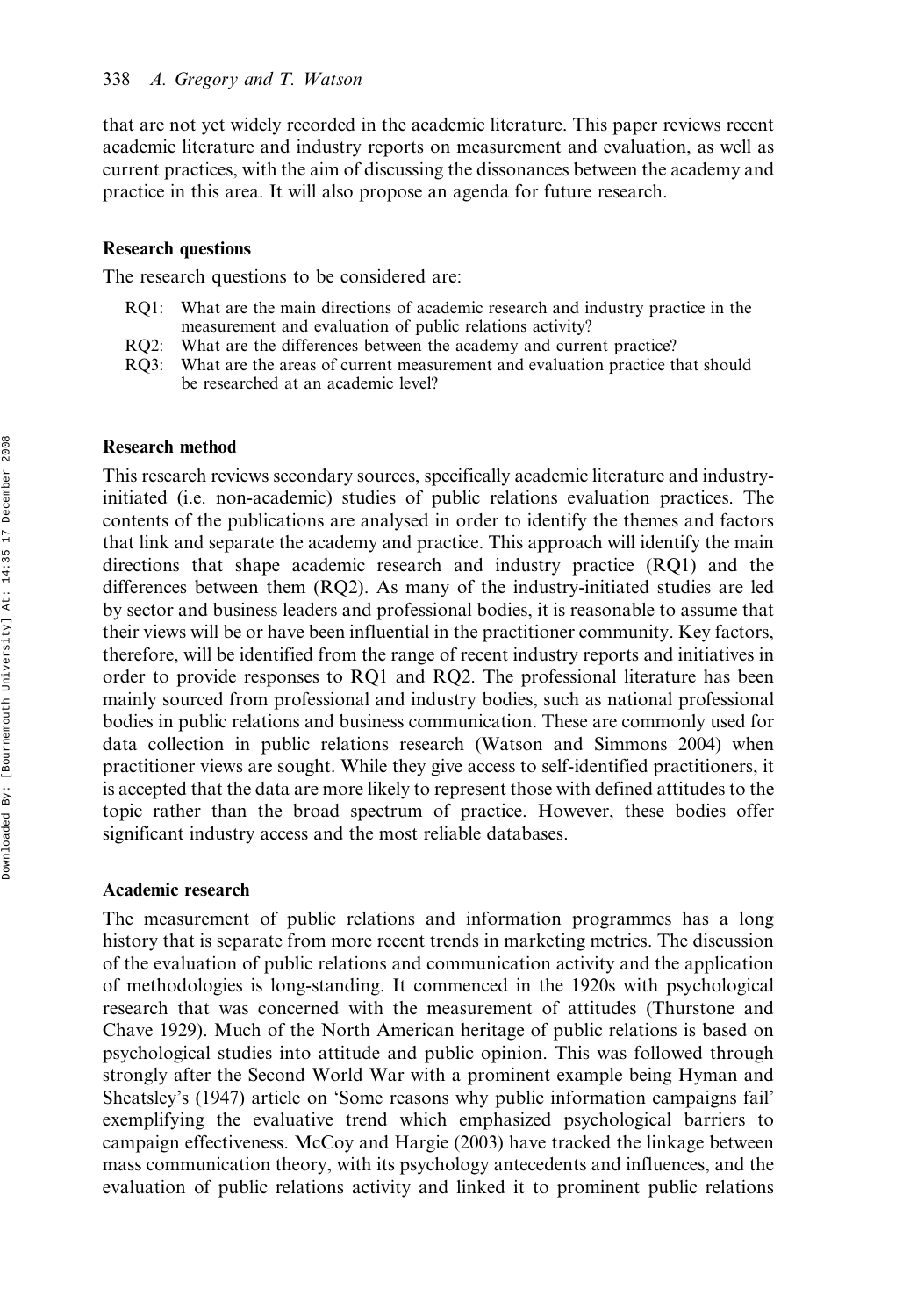researchers and theorists such as Grunig and Hunt (1984), Dozier and Ehling (1992) and Pavlik (1987).

Lindenmann (1993) made an important contribution to the codification of evaluation practice by proposing a vertical progression of three levels of evaluation in his Effectiveness Yardstick – Output, Out-growth (later renamed as Out-take) and Outcome. Output measures 'the ways in which the programme or campaign is presented'; Out-growth judges 'whether or not the target audience actually received the messages and so evaluates retention, comprehension and awareness' and Outcome 'measures opinion, attitudes and behavioural changes' (Watson 1997, 293–4).

Gregory (2001) noted that many of the extant models and concepts were related to single programmes or elements within them. She proposed a context/objectivesdriven evaluation model (2001, 178) that brought together aspects of the existing models and refined them for inter-programme analysis. Noble and Watson (2000) also proposed a unified model of evaluation that brought together step-by-step models, exemplified by Cutlip, Center, and Broom (1994) and Watson's (1997) 'Continuing' process model.

By the end of the 1990s, academic discussion of public relations evaluation had set out a range of models (Cutlip, Center, and Broom 1994; Macnamara 1992; Watson 1997) that were widely taught. These methodologies had evolved from the earlier psychological research and focused on attitudinal measurement and market research (Broom and Dozier 1990) and case studies, often derived from industry award schemes. However, there was still practitioner resistance to evaluative methods other than for outputs of media relations activity. At the same time the importation of operational management concepts into public relations continued, as did adaptations of personal relationship concepts.

To bring the discussion on evaluation up to date and to set the context for this paper, the current situation in public relations practice can be summarized quite briefly. McCoy commented that 'probably the most common buzzwords in public relations in the last ten years have been evaluation and accountability' (2005, 3). She pointed to trade media and industry bodies' educational and promotional initiatives to support best practice in measurement and evaluation. She also commented on academic activity in developing evaluation models citing examples such as Cutlip, Center, and Broom (1994); Lindenmann (1993); Macnamara (1992) and Watson (1997). Public relations programme evaluation plays a significant role in demonstrating accountability and effectiveness (Dozier 1990; Fairchild 2002) and organizational impact (Radford and Goldstein 2002). Yet, the evidence is that evaluation is more talked about than done (Gregory 2001; Judd 1990; Watson 1994) and several studies have established that evaluation is restricted to programme output (Gregory 2001; Pohl and Vanderventer 2001; Walker 1994; Watson 1994; Xavier et al. 2005).

#### Communication scorecards

Although foreshadowed by Fleisher and Mahaffy in 1997 with a balanced scorecard for public affairs, it was some years before 'communications balanced scorecards' or 'communication scorecards' began to be discussed in the academic literature. These imports from business operations and strategic management, in imitation of Kaplan and Norton's (1996) book of the same name, use several factors to plan and assess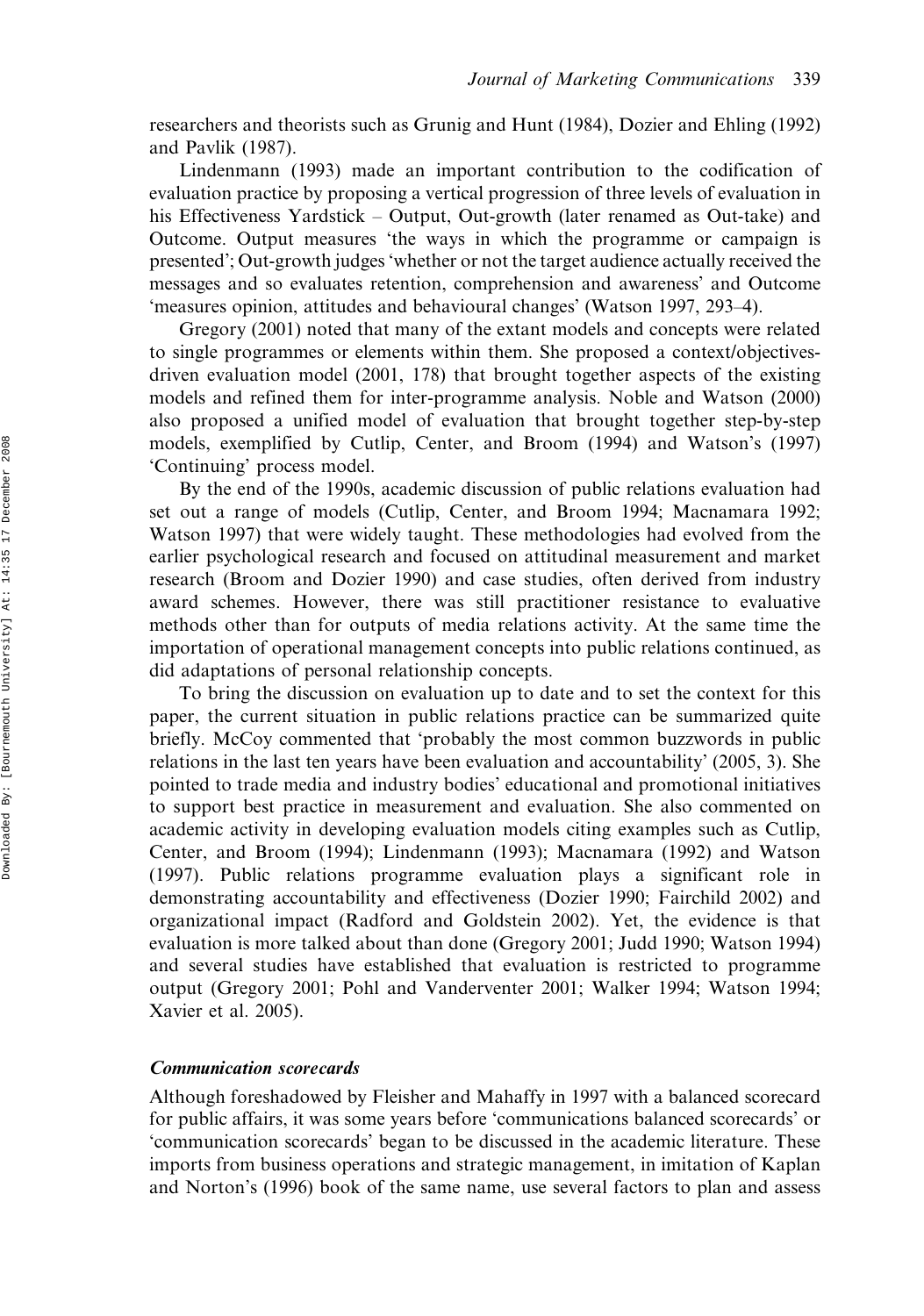communication performance in a diagnostic and summative manner. The advantage claimed (by Putt and van der Waldt 2005; Zerfass 2005) is that these scorecards can be used to plan and monitor the whole of an organization's communications and relationships. Thus, they can be adapted to each organization's operations and objectives and they place communication at the centre of the organization's strategy.

Since the turn of the century, the model of public relations as the management of organizational relationships as proposed by Ledingham and Bruning (2000) has become widely accepted. The monitoring and measurement of relationships is well established in the literature (Hon and Grunig 1999; Grunig 2002). It has also been tested in a university situation by Jo, Hon, and Brunner (2004) and in an organization-media relationship by Hibbert and Simmons (2006). Research, however, shows that these methods of relationship evaluations are not being widely used by practitioners (Watson and Simmons 2004).

In summary, this brief review of the academic literature has identified these factors:

- Knowledge of evaluating public relations and organizational programmes has been evolving for more than 85 years, although the widespread adoption of evaluation methodology by practitioners has been slower than its scholarly development.
- There is a wide range of research and publications by academics on theory and its application in practice. It emphasizes objectives informed by research and planning, whose progress and outcomes are measured, usually by several discrete evaluation methods.
- The hierarchy of evaluation proposed by Lindenmann (1993) is widely recognized for its structure and terminology. It may need to be reconsidered in the light of new evaluative models such as 'balanced scorecards' and more complex models of evaluation that emphasize the long-term nature of many communication programmes.
- The measurement of reputation and the desire of some practitioners to imply an ROI for public relations activity have increased the drive towards the use of business language and ironically, a single-method evaluation, in distinction to business itself, which is looking for a multiplicity of evaluative methods.

#### Industry/practitioner studies

Having considered academic studies of public relations measurement and evaluation, recent reports commissioned by industry professional bodies are now reviewed. These will be compared with the academic publications to identify the factors that are important to the public relations industry leadership and upon the practice of measuring and evaluating public relations activity. It is notable that there is little evidence that the academic models referred to earlier are being deployed by practitioners.

## Value and return on investment

For more than two decades, the terminology of public relations evaluation has been under discussion across the world. Lately, the debate has been over the use of 'Return on Investment' or ROI in public relations. Is it a convenient shorthand in business language for reporting and negotiation with management or the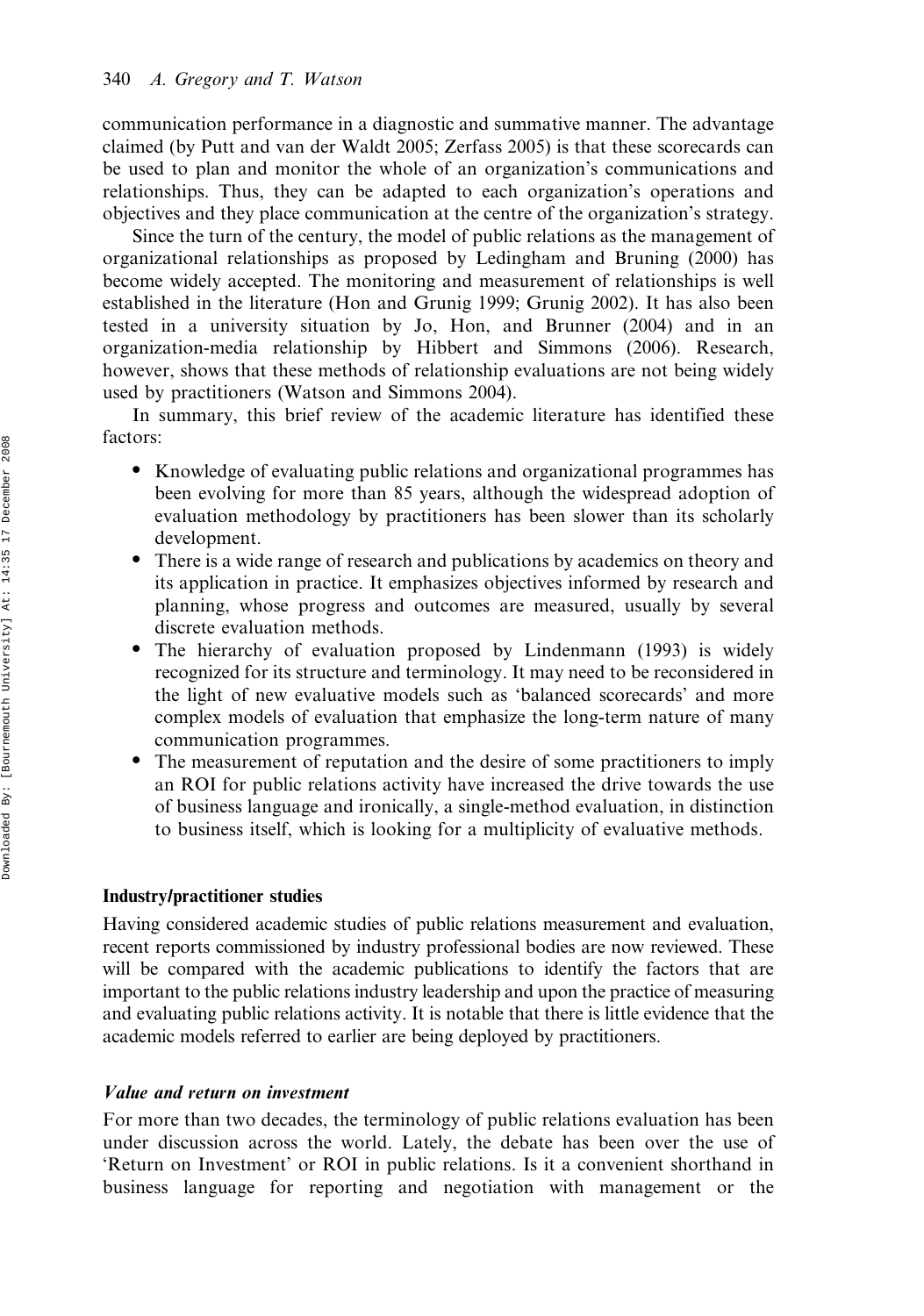inappropriate use of a financial measure that is out of place in the communication lexicon?

Watson has commented that 'there is considerable confusion as to what the term ''evaluation'' means. For budget-holders, whether employers or clients, judgments have a ''bottom line'' profit-related significance' (1997, 284). Lindenmann, in Hon and Grunig identifies 'value' as a key concept when he poses the question, 'How can PR practitioners begin to pinpoint and document for senior management the overall value of public relations to the organization as a whole?' (1999, 2).

The concept of demonstrating or proving 'value' or organizational benefit appears to have become embedded in the language of public relations practice. This emphasis has been confirmed recently in a Delphi study of research priorities for public relations in which the creation of value by public relations activity and the evaluation of public relation programmes were ranked second and third (Watson 2008). It is thus, a short step to the widespread use of business language, mainly drawn from the financial field, into in public relations. For example, another influence on terminology has been the emergence since the mid-1990s of paymentby-results (PBR) and performance-based fees (PBF) for public relations consultancy services. This has been driven by the introduction of procurement professionals into negotiations for the supply of professional services to major organizations, both governmental and commercial. PBR and PBF focus on achievement of Key Performance Indicators, negotiate 'value for money', and do not necessarily seek long-term relationships with professional advisers. The methodology for reporting value often emphasizes outputs, especially of media coverage (Watson 2005). As clients require a financial bias in reports, this has led to the re-emergence of Advertising Value Equivalence (AVE), which equates media coverage in terms of the cost of advertising space or airtime. This is also called Return on Earned Media.

The recent debate over ROI has been strong in the United Kingdom with a number of reports from the Institute of Public Relations (IPR) (now the Chartered Institute of Public Relations). The most recent in 2004 found that only 6% of respondents (following prompted questions) claimed to measure the contribution of PR in ROI related terms. Some 34% said they considered PR budgets in terms of ROI, but more than 50% of respondents thought the use of PR ROI might have a positive effect on the way PR performance could be reported, leading to bigger budgets and greater opportunities for PR development (Institute of Public Relations & Communication Directors' Forum 2004, 7). In discussing the survey data, the report's authors argued against a broad use of ROI or PR ROI:

The actual definition of ROI is a ratio of how much profit or cost saving is realized from an activity against its actual cost, which is often expressed as a percentage. In reality a few PR programmes can be measured in such a way because of the problems involved in putting a realistic and credible financial value to the results achieved. As a result the term PR ROI is often used very loosely. This is not only confusing but also misleading and helps explain why the PR industry has traditionally found it difficult to demonstrate meaningful success that links PR cause to PR effect. (15)

ROI and variations of it, however, are widely used by practitioners. In Sweden, a similar term, Return on Communication, was introduced in 1996 as a goal-oriented, step-by-step process where communication performance measurements were linked with business relevant success factors. This has been influential in the creation of the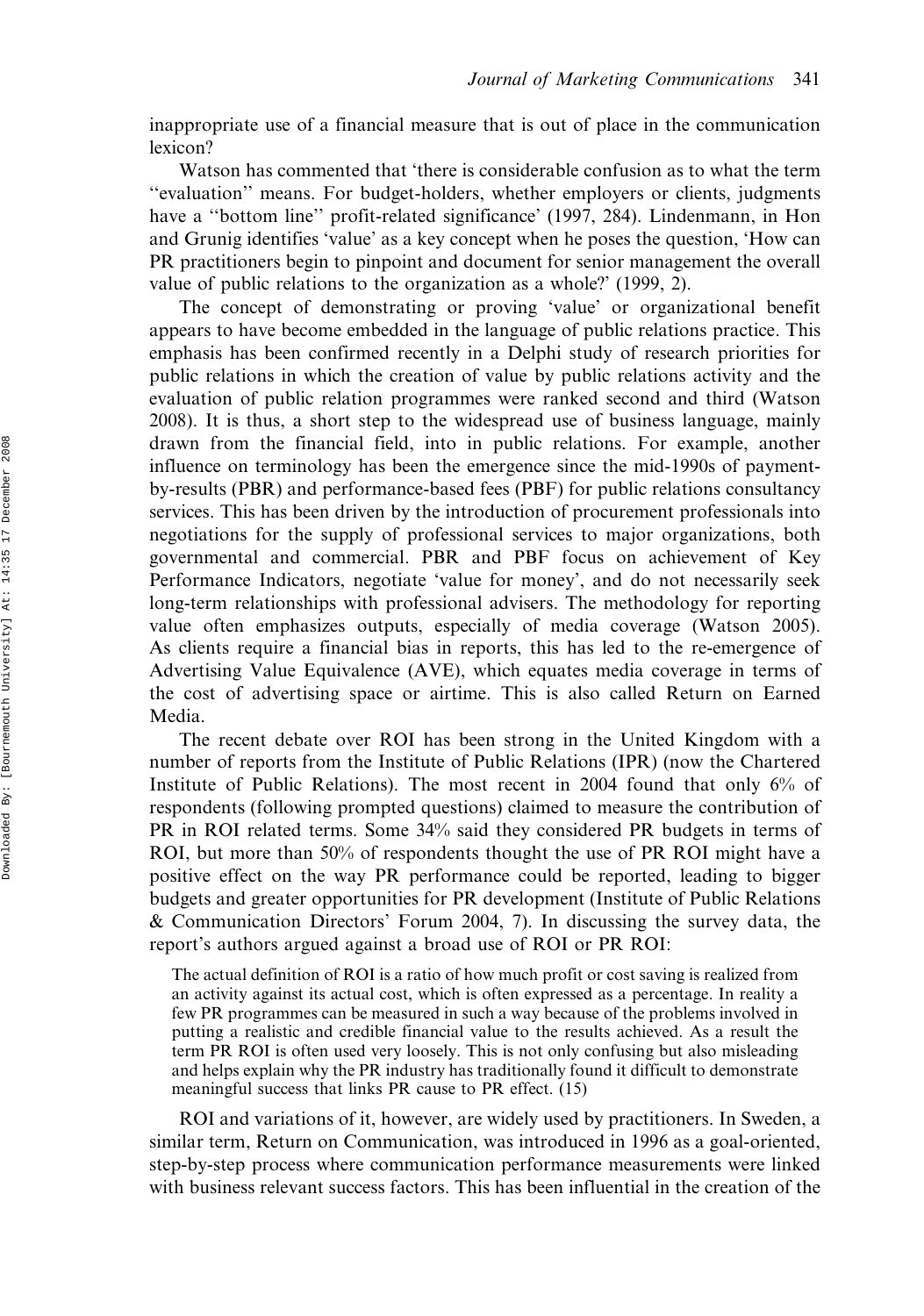Communication Value System developed by GPRA, the German PR consultancy body. In the UK, the Public Relations Consultants Association has introduced an online service, PR-Value.com that can help clients and consultancies plan and then evaluate the business value of PR. Trade press articles show that ROI is current terminology. An example comes from PR Week, US edition, which reviewed evaluation practice with the headline, 'The quest for ROI'. The first sentence of a 1650-word article read, 'Determining a return on investment for PR has never been easy' (Iacono 2005, 15). The terms 'ROI' or 'return' were used 20 times.

In North America, ROI or 'Return on …' is used in several styles to express business-related outcomes. A US industry discussion paper (Likely, Rockland, and Weiner 2006) reviewed four methods of judging whether media publicity helped sales and business objectives, and how that effect could be demonstrated as a financial return. All of the methods had a prefix of 'Return on …'. One of them, Return on Impressions, was described as a 'back of the envelope model' (Likely, Rockland, and Weiner 2006, 5), while the others used marketing mix models, surveys and the AVE calculation of value. Limiting their review to the use of media relations-based publicity within marketing campaigns, they described ROI as 'the relation between overall expenditure on a communication activity and the benefits to the organization or one of its business units derived from the activity. Benefits can be expressed in many ways such as revenue generation, cost reduction and cost avoidance through risk reduction' (Likely, Rockland, and Weiner 2006, 3). By this argument, they moved the discussion on from revenue generation being the sole type of communication ROI.

The term does not have widespread usage in academic literature. Watson (2005) studied a wide range of public relations academic articles and found that there was almost no use of the term ROI. What appears to be a convenient 'biz-speak' term could be another indication of the lack of confidence amongst PR practitioners to explain and promote their strategies and methods of operation and a route of ingratiation with purchasers of their services (Watson and Simmons 2004). The dissonance between academic research and industry practice in measurement and evaluation is probably at its most pronounced over ROI. The reasons for this divergence are a topic for further research.

## UK industry policy developments

Recognizing that the evaluation debate had not developed from its media relations measurement origins and alert to the fact that practitioners were still seeking a single all-purpose evaluation metric or methodology, the CIPR made a policy statement on evaluation in 2005, which sought to close off this area of debate and encourage the implementation of existing methodologies that were robust in applied theory and used by well-informed practitioners. Its central case was made up of three elements: (a) that measurement in all organizations is problematic and it is difficult to separate one area of management such as public relations activity from other activities; (b) that by good planning practices and objective setting, outcomes can be measured with greater facility; (c) that public relations activity takes place in a complex arena and this should be recognized by considering relationships in greater detail rather than identifying single factor, usually monetary-based outputs. The CIPR said that public relations can be measured and evaluated in terms of its contribution in the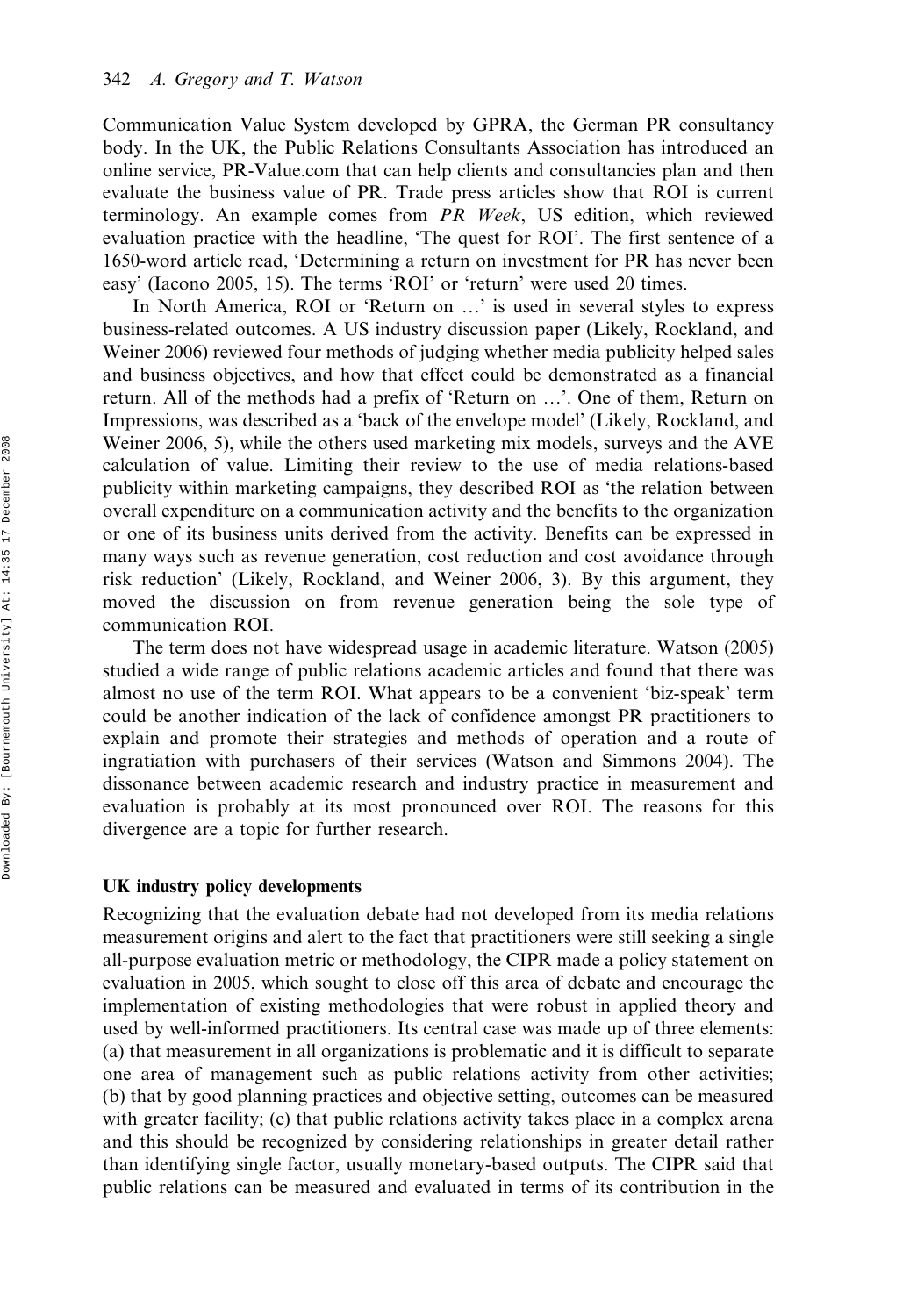four areas: social and economic development; to management, leadership and organizational performance by aiding better decision making and avoiding mistakes; as a process and as part of programme development and implementation; and by the contribution and competence of individual practitioners. It concluded that:

Available methods, research based, provide information that is good enough for decisionmaking for planning public relations programmes. Existing research methods and approaches are adequate for measuring the contribution of public relations. The evidence from the case studies shows clearly that public relations is creating value. ROI may play a part in demonstrating public relations can build market share, social research can demonstrate value in other areas. (Chartered Institute of Public Relations 2005, 2)

In effect, the CIPR was attempting to move the discussion of measurement and evaluation from seeking alternative methodology to implementation, which as academic research had found, was still lacking amongst practitioners. CIPR was also endorsing methodology that was robust in the social sciences and market research arenas and advising against unreliable and invalid measures such as Advertising Value Equivalence and the presentation of simplistic output measurements as outcome/results.

Industry reports, largely, have reflected the status quo of practice although the CIPR's report of 2004 and its policy statement in the following year have addressed the issues of expressing 'value' and Return on Investment. It has done so in language that attempts to bridge the gap between robust methodology from market research and social sciences and the pervasive practitioner desire, exemplified in Likely, Rockland, and Weiner (2006); for a language of evaluation and practice that is related to the business operations and management jargon. A topic for future research may be to investigate the impact of the CIPR's policy, a world leader amongst public relations professional bodies, upon its own 9000 members and other influential voices in the industry.

## Practitioner research

This section of the paper reviews research into evaluation practices undertaken by practitioners or for practitioners. Two studies (Gregory and Edwards 2004; Gregory, Morgan, and Kelly 2005) analysed the evaluation practices of major UK business organizations and another (Gaunt and Wright 2004) sought the views of more than 1000 practitioners on current practices. As stated earlier, practitioners are leading the way on investigation of Internet tools for evaluation. A case study by O'Neil (2006) is also reviewed.

## 'Most admired' companies

Gregory and Edwards' (2004) study of public relation practice in companies in the UK Management Today magazine's 'most admired' company list and Gregory, Morgan, and Kelly's (2005) further study of 'most admired' companies and public sector organizations, found that between four and eight different evaluation metrics were used. The most frequently used were informal and/or qualitative such as journalist feedback and discussions with stakeholders. It is as if the respondents were 'just checking' that everything was on track. The one consistent 'hard' quantitative measure for private (i.e. non-governmental) sector companies was the share price.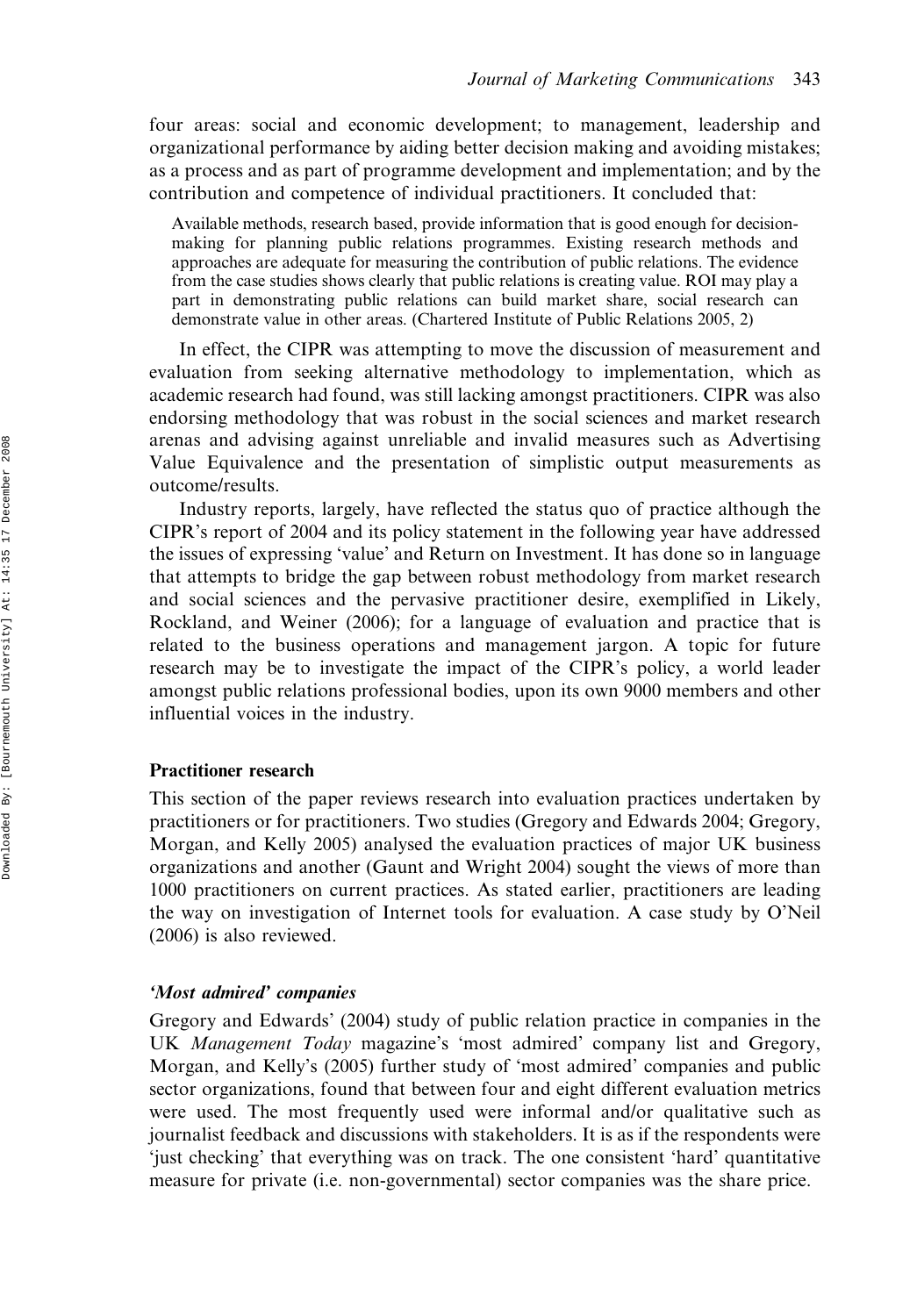These UK findings can be compared with a wider international study (below) which indicates that the UK experience is typical.

## International practice

Prepared for the 2004 Measurement Summit held in the United States, the Benchpoint online study (Gaunt and Wright 2004) gained emailed survey responses from 1040 practitioners in 25 countries. Respondents were drawn from members of public relations professional bodies in 25 countries, mainly in North America and the European Union. The key points from the study revealed that: (a) for external communication, more practitioners measure outputs than outcomes; with media evaluation, internal reviews and benchmarking were used most for measuring outcomes; (b) greater use of feedback tools was reported in internal communication, but 23% use instinct alone; (c) barriers to measurement were cost (77%), time (59%), lack of expertise and questionable value of results (58% each); and (d) 65% of respondents think it possible to apply ROI to public relations, although only 13% think this strongly. A large majority (88%) are interested in an ROI tool.

The conclusions from the Benchpoint report again showed a focus on output and the barriers to evaluation are similar to those gathered over more than a decade by Baerns (1993, 2005); Watson (1994, 1996); Watson and Simmons (2004) and Simmons and Watson (2005).

#### Internet-based tools for evaluation

It was noted earlier in the paper that academic research on public relations evaluation has not yet caught up with the introduction of Internet-based tools by practitioners and hence have not yet considered them. An exception from a practitioner-academic is O'Neil's (2006) case study on the use of these tools for the evaluation of events and conferences, a frequently used public relations strategy. In measuring the impact and outcomes of a conference, several methods of evaluation were used to gauge participants' engagement with the event and the issues discussed, as well as their intentions for future attendance. In line with multi-method evaluation practice (Gregory and Edwards 2004), five methodologies were applied that gave qualitative and quantitative data and reports. These included online participant (conference delegate) surveys, participant interviews, the organization of a 'wiki', a monitor of participants' web logs (blogs) that were published on the conference website and a post-event survey. The data gained from of this evaluation process were:

The analysis produced by this study indicates that the conference was successful in influencing what the majority of participants know, think and feel about emerging technology. In addition, the conference was responsible for limited and select behaviour change amongst participants: putting them in contact with new people and initiating new professional activities for some individuals. (O'Neil 2006, 7)

These studies – the 'most admired companies', the Benchpoint report and O'Neil's case study on the use of Internet tools – were not designed as academic research but they provide more robust information than many industry reports that have an element of promotional self-interest. Two show a different picture from the debate over value and ROI because the focus has changed to best practice examples of multiple methods of evaluation (in contrast to the single method 'silver bullet'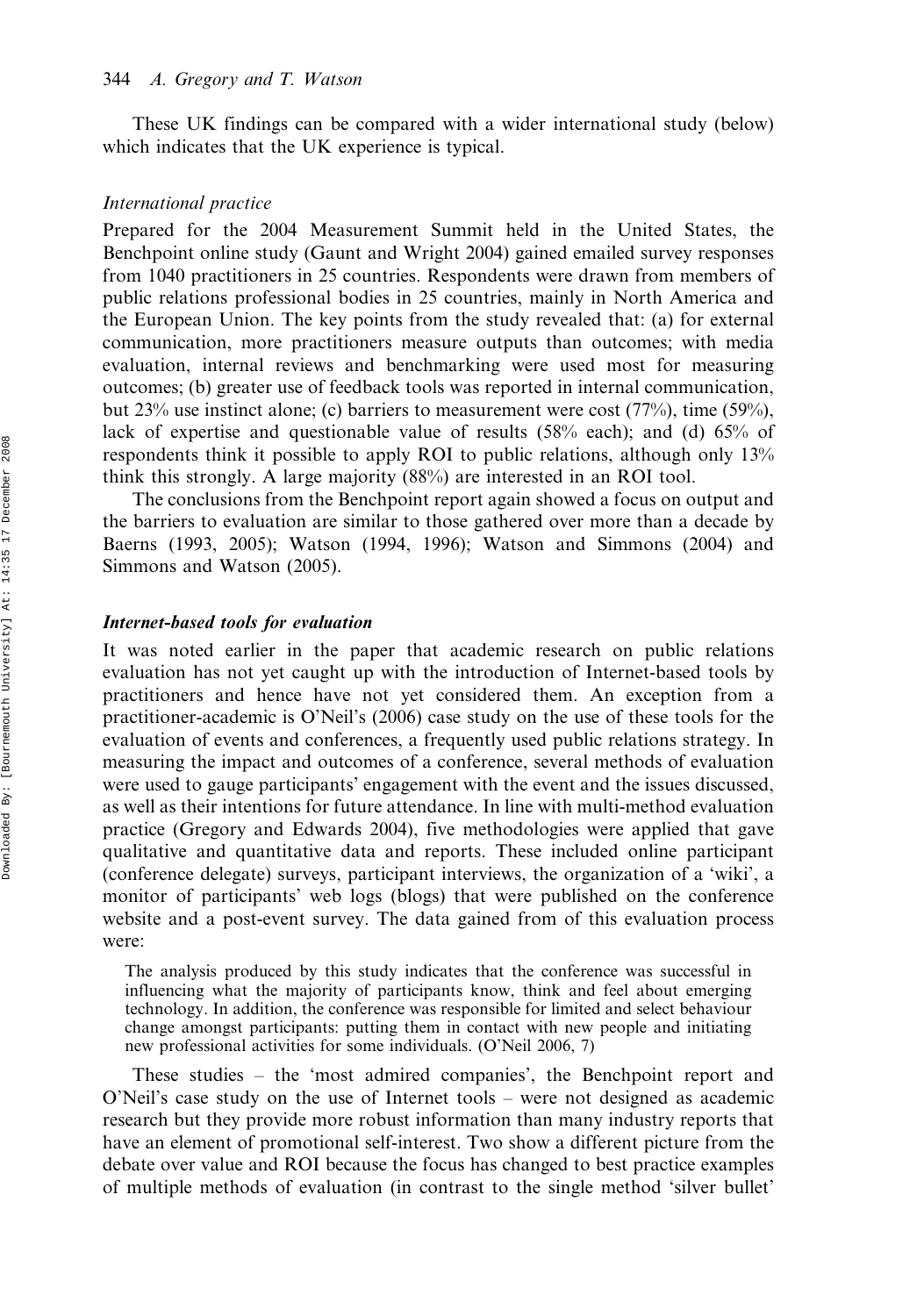identified earlier) and to new methods of gathering information and data by harnessing Internet tools. The Benchpoint report, however, showed that output measurement was still a priority for its large international sample.

## **Discussion**

The answers to the research questions show divergent paths between the academy and practice (RQ1) and discrete areas of difference because of this divergence (RQ2). These lead to a wide range of areas for investigation at theoretical, applied theory and knowledge transfer levels, which can form a research agenda (RQ3). In this discussion, RQ1 and RQ2 are discussed jointly. RQ3 will be proposed as a research agenda.

## RQ1 and RQ2

As noted earlier in the summary of academic literature, the academic development of evaluation methodology derived initially from psychological assessment and later from mass communications theory. It emphasizes the use of many social sciences techniques to determine outcomes of public relations activity. The practitioner path largely ignores this and, based on an emphasis on media relations as a primary strategic and tactical tool, has introduced methods that seek to measure the output (that is, distribution of messages) of campaigns and programmes. There are examples of more sophisticated, multi-measurement techniques in larger organizations, but the vast range of research has found a continuing and almost singular focus on output measurements. The desire for simple measurements is indicated by the search for a single measurement metric that can be used in most public relations evaluation situations, as well as the increasing use of business language, as exemplified by the introduction of ROI into the public relations lexicon. ROI and variations of this term, have almost no recognition in academic publications. They are widely used, however, in practitioner and industry literature.

At the outset of this article, it was argued that the academic literature might be overlooking industry studies and initiatives. This was found in two areas of communication activity. The first was the introduction and use of scoreboards to plan, monitor and measure communication, with a strong emphasis on linkage between communication activities and the corporate or organizational imperatives. The second is the use of Internet tools, such as blogs and wikis, almost immediately to measure the impact of events and communication activity. In the first instance, there has been research by practitioner-academics who have observed these tools as they have been introduced from management theorists, but no robust research programme has been undertaken to determine the validity and reliability of the scorecard's performance as a measurement and evaluation tool. In the second instance, while there is research on measuring online public relations activity, little is evident in studying the use of blogs and wikis as evaluative tools, which because of their speed of response have the potential to succeed many conventional data collections methods. While these can accumulate comment and feedback, no research has been done on the validity and reliability of conclusions drawn from them. While, the broad trend of public relations theory has been directed towards the paradigm of public relations as relationship management (cf. theories of Ledingham and Bruning 2000) and its measurement (Hon and Grunig 1999; Grunig 2002), there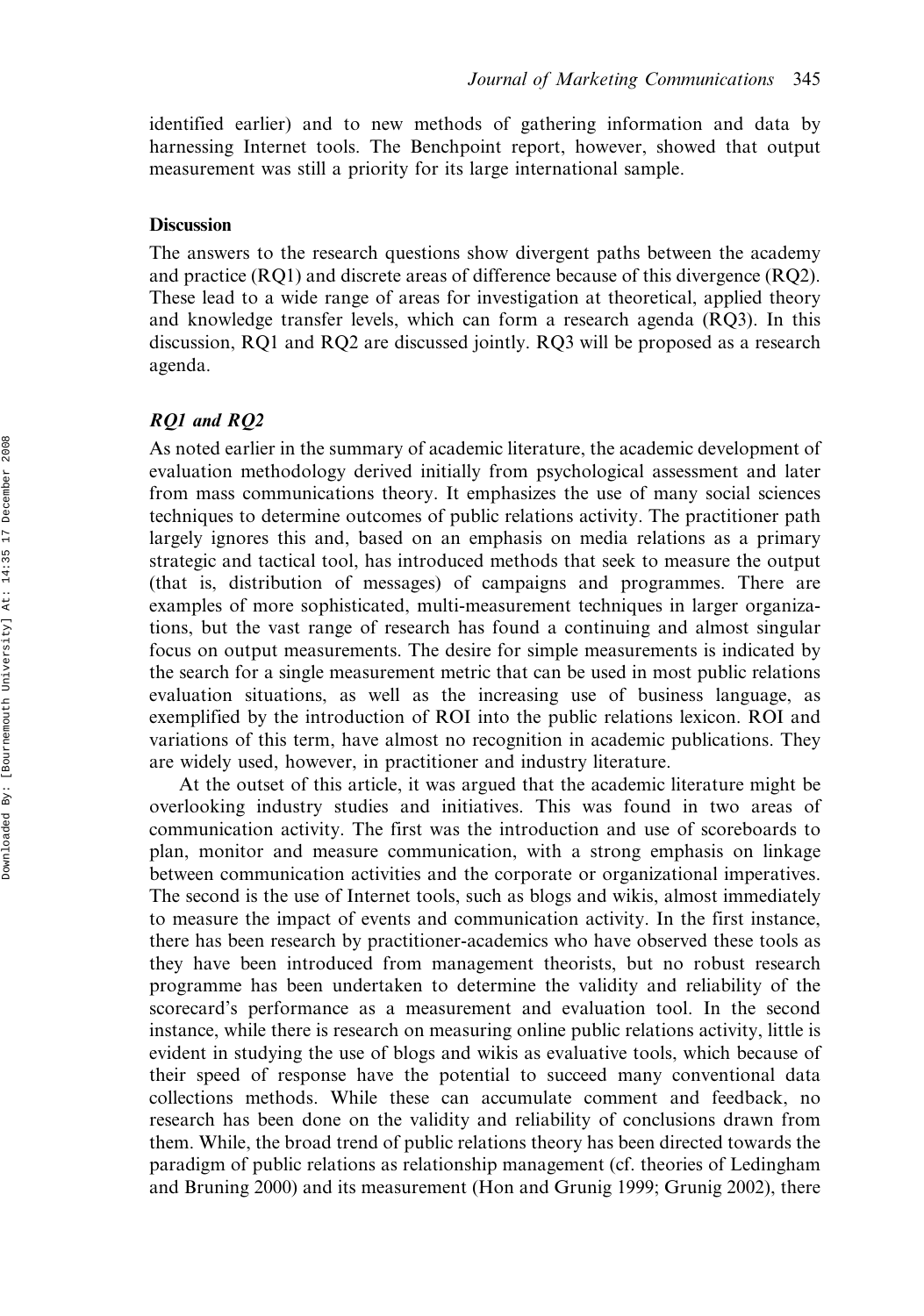is much less emphasis on new methods of community formation and of online stakeholder relationships which have blossomed so rapidly since the late 1990s.

In 2005, CIPR made its policy statement that sought to close the debate on the evaluation of public relations (Chartered Institute of Public Relations 2005). The impact of this statement by one of the world's two major public relations professional bodies (the other being the Public Relations Society of America) has yet to be determined. It should have been profound because implicit in the statement was support for the academically led methods of evaluation and rejection of the single method, sought for so long by practitioners. It is probably too early for research to have been undertaken, but in order to understand more about the gap between academics and practitioners, it would be timely if the impact upon practitioner attitudes was investigated.

## RQ3

Following from this discussion, five research actions are proposed:

- 1. The widespread adoption of robust evaluation methodology has been slower than its scholarly development. Why has such a gap developed between public relations scholars and practitioners? How wide is the gap, and what methods can narrow it?
- 2. There is a well-documented dissonance between academic research and industry practice over the concept of ROI in measuring and evaluating public relations activity. The reasons for the dissonance and the introduction of business language into the practitioner lexicon may be signs of a lack of confidence by the industry in the quality of its advice and its position in the dominant coalition in organizations. Study is needed into the reasons for this reliance on business language bearing in mind that, in many countries, there are two decades or more of academic teaching in public relations that has emphasized the use of social science and market research methodology for research, planning and evaluation of communication activity.
- 3. The replacement of hierarchic models of evaluation (Cutlip, Center, and Broom 1994; Lindenmann 1993; Macnamara 2005) may need to be considered in view of practitioner-developed 'dashboard' and 'communication scoreboard' models that use multiple formal and informal metrics and feedback. The two studies into 'most admired companies' that found multiple metrics were being used widely, which differs from the continuing practitioner search for a single solution. Is this a factor of more sophisticated practice in larger organizations or is it a reflection of the trend to scorecards in corporate public relations, which follows corporate reporting practice in general?
- 4. Are new evaluation theories and processes needed to measure public relations activities that can be monitored by almost immediate techniques and tools, such as blogs and wikis? The model of social marketing (McGuire 1984) that has long been followed (Coombs and Holloday 2006) implies there is a period of gestation in which the recipient of messages processes them before acting, but with immediate response and debate now available, do practices need to change?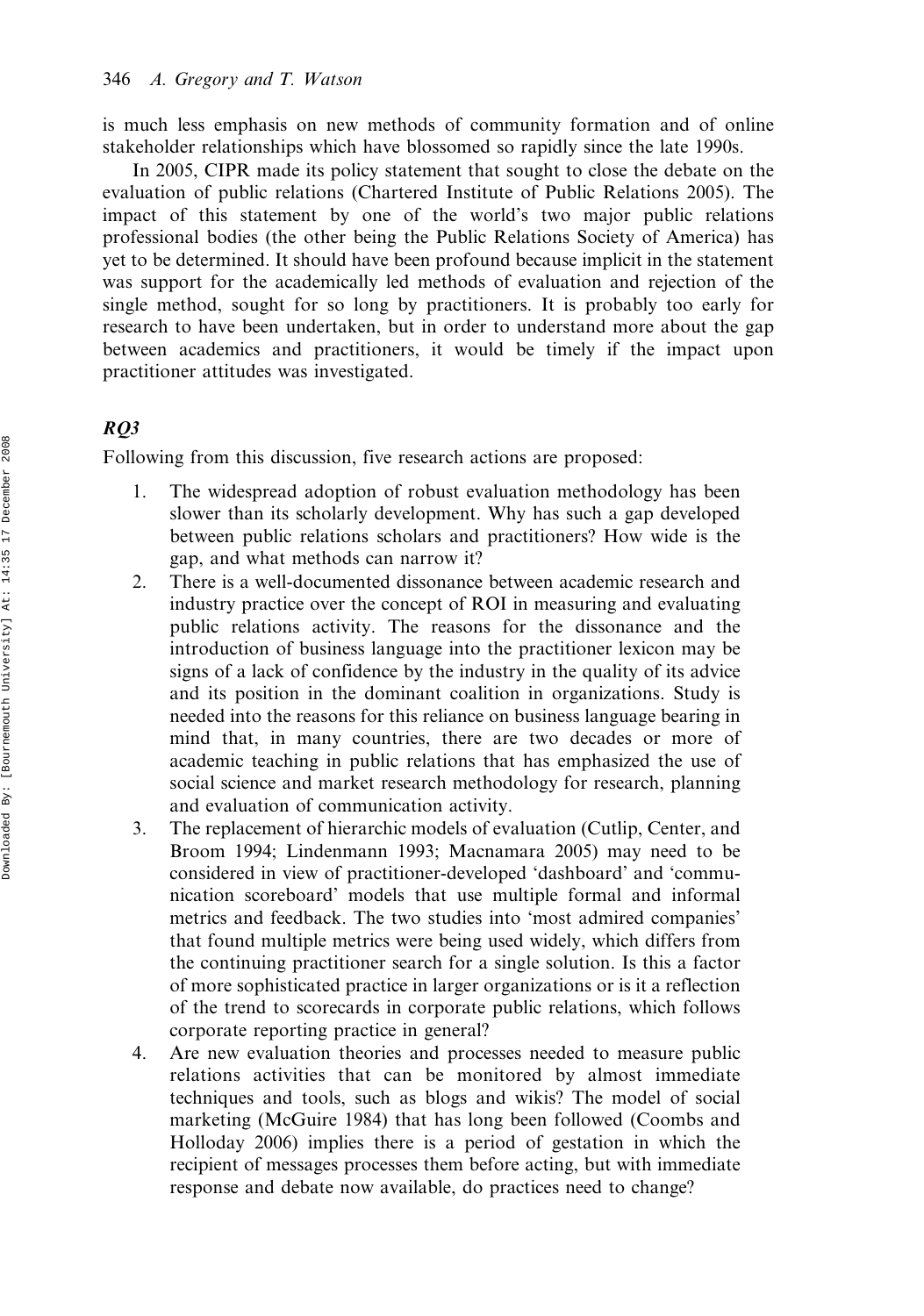5. The impact of the CIPR's policy statement on evaluation (Chartered Institute of Public Relations 2005) upon its members and other influential public relations bodies and influencers needs to be investigated. Since the CIPR's motive behind this statement was to declare an end to the search for a single method of evaluation, the outcome of this decision should be tested amongst those whom it sought to advise.

#### Conclusion

This paper is a call to action at two levels – the first is to investigate the gap between academics and practitioners in the field of public relations, which is large and may be diverging. The CIPR in the UK has made a noble attempt to close the debate on the key practitioner issue of evaluation, but its impact has yet to be measured.

The second call is for academic research to pursue areas in which practitioners are making progress, such as scorecards for communication management and alignment with organizational objectives, and in the use of Internet tools for data collection and evaluation of events and campaigns. While the academic development of theory is very important for the evolution of new practices, this paper argues that a greater effort to engage with practitioner initiatives will help bridge a large gap and pave a path for theory that is relevant to practice. It is for academics to change course and for the industry and practitioners to help support the research.

#### Notes on contributors

Anne Gregory is Pro-Vice Chancellor, Professor of Public Relations and Director of the Center for Public Relations Studies at Leeds Metropolitan University, the largest department of public relations in the UK. Before moving into academic life, Anne spent 12 years as a fulltime public relations practitioner, holding senior appointments both in-house and in consultancy. Anne is still involved in practice on a consultancy basis. She was President of the UK Chartered Institute of Public Relations in 2004, is editor of the Institute's Public Relations in Practice series of books and editor of the Journal of Communication Management. She has published numerous books and articles.

Tom Watson is Deputy Dean (Education) and Reader in Communications at The Media School, Bournemouth University. He, with Paul Noble, is the joint author of *Evaluating PR*: the best practice guide to planning, researching and evaluating public relations, whose second edition was published in 2007 by Kogan Page. He has written widely on public relations measurement and evaluation, with numerous articles and book chapters. Tom was chairman of UK's Public Relations Consultants Association from 2000 to 2002 and had a 25-year career in corporate and consultancy public relations before becoming a full-time academic in 2003.

#### **References**

- Baerns, B. 1993. Understanding and development of public relations in Germany, East and West. Proceedings of the 2nd European seminar for teachers, practitioners and researchers. Prague: CERP.
	- ———. 2005. Modelling and evaluating public relations measures and campaigns by German professionals – final report. 12th International Public Relations Research Symposium. Bled, Slovenia.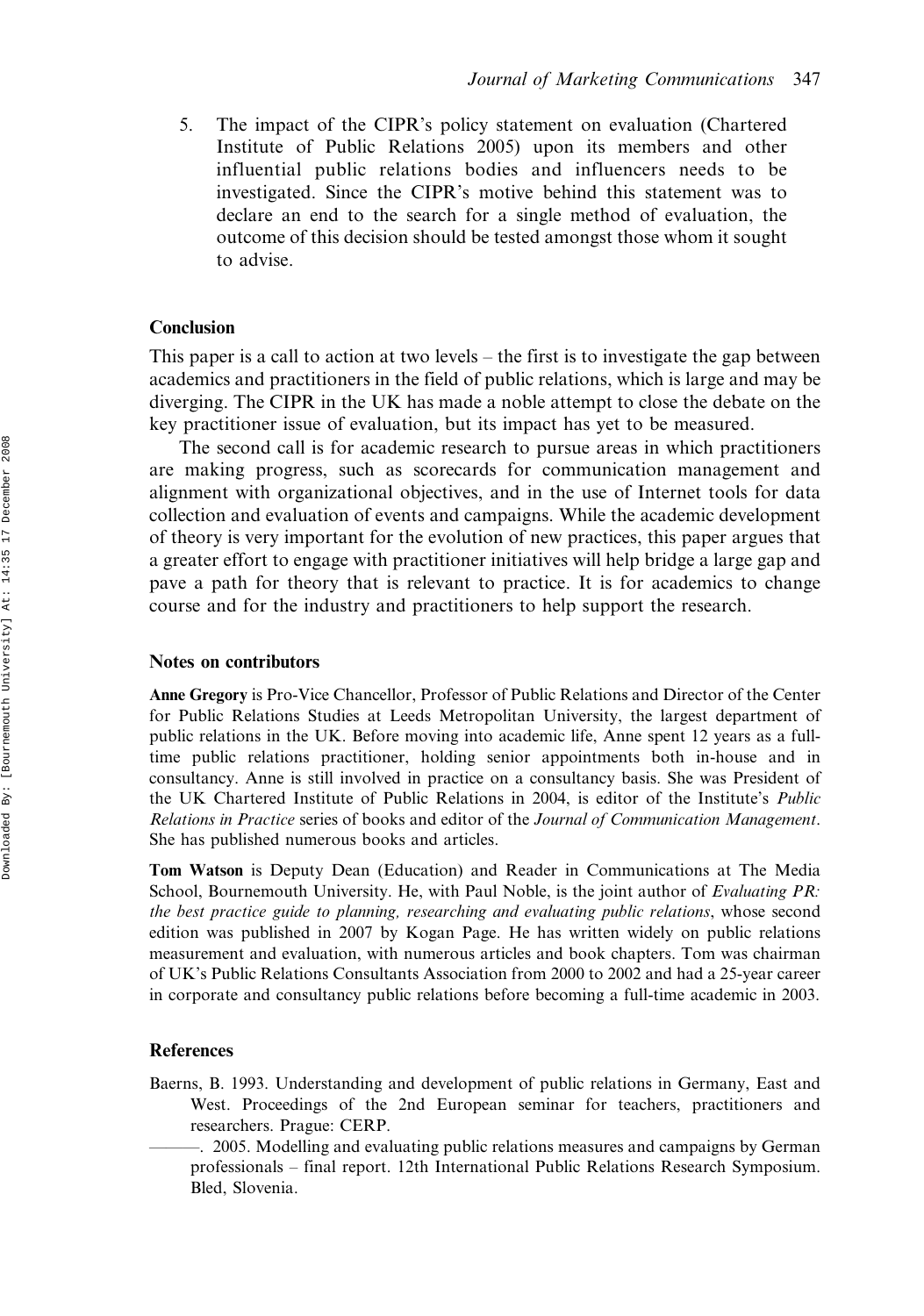- Broom, G., and D. Dozier. 1990. Using research in public relations. New Jersey: Prentice Hall International.
- Chartered Institute of Public Relations. 2005. Measurement and evaluation: Moving the debate forward. http:// www.cipr.co.uk/research (accessed January 10, 2007).
- Coombs, W.T., and S.J. Holladay. 2006. It's not just PR: Public relations in society. Malden, MA: Blackwell.
- Cutlip, S., A. Center, and G. Broom. 1994. Effective public relations. 7th ed. New Jersey: Prentice Hall.
- Dozier, D. 1990. The innovation of research in public relations practice: Review of a program of studies. Public Relations Research Annual 2: 3–28.
	- ———, and W. Ehling. 1992. Evaluation of public relations programs: What the literature tells us about their effects. In Excellence in public relations and communication management, ed. J. Grunig, 617–38. Mahwah, NJ: Lawrence Erlbaum Associates.
- Fairchild, M. 2002. Evaluation: An opportunity to raise the standing of PR. Journal of Communication Management 6, no. 4: 305–7.
- Fleisher, C.S., and D. Mahaffy. 1997. A balanced scorecard approach to public relations management assessment. Public Relations Review 23, no. 2: 117–23.
- Gaunt, R., and D. Wright. 2004. PR Measurement. London: Benchpoint, http://www. benchpoint.com/Download (accessed January 10, 2007).
- Gregory, A. 2001. Public relations and evaluation: Does the reality match the rhetoric? Journal of Marketing Communication 7, no. 3: 171–89.
	- $-$ , and L. Edwards. 2004. Pattern of PR in Britain's 'most admired' companies. Leeds: Leeds Business School for Eloqui Public Relations.
	- $-$ , L. Morgan, and D. Kelly. 2005. Patterns of PR in Britain's 'most admired' companies and public sector organizations. Leeds: Leeds Business School for Eloqui Public Relations.
	- ———, and J. White. 2008. Introducing the Chartered Institute of Public Relations' initiative. In Public relations metrics, ed. B. van Ruler, A. Tkalac-Vercic, and D. Vercic, 307–17. New York: Routledge.
- Grunig, J., and T. Hunt. 1984. Managing public relations. New York: Holt, Rinehart & Winston.
- Grunig, J.E. 2002. Qualitative methods for assessing relationships between organizations and publics. http://www.instituteforpr.com/relationships.phtml?article\_id=2002\_relationships\_ org\_public (accessed January 10, 2007).
- Hibbert, Z., and P. Simmons. 2006. War reporting and Australian defence public relations, an exchange, PRism. http://praxis.massey.ac.nz/evaluation.html (accessed January 20, 2007).
- Hon, L., and J. Grunig. 1999. Guidelines for measuring relationships in public relations. Gainesville, FL: Institute for Public Relations. http://www.instituteforpr.com (accessed January 10, 2007).
- Hyman, H., and P. Sheatsley. 1947. Some reasons why information campaigns fail. Public Opinion Quarterly 11: 412–23.
- Iacono, E. 2005. The quest for ROI: The value and proof of ROI differs from company to company. PR Week (US edition) 8, no. 11: 14.
- Institute of Public Relations & Communication Directors' Forum. 2004. Best practice in the measurement and reporting of public relations and ROI. http://www.cipr.org.uk (accessed January 15, 2007).
- Jo, S., L.C. Hon, and B.R. Brunner. 2004. Organization-public relationships: Measurement validation in a university setting. Journal of Communication Management 9, no. 1: 14–27.
- Judd, L.R. 1990. Importance and use of formal research and evaluation. Public Relations Review 16, no. 4: 17–28.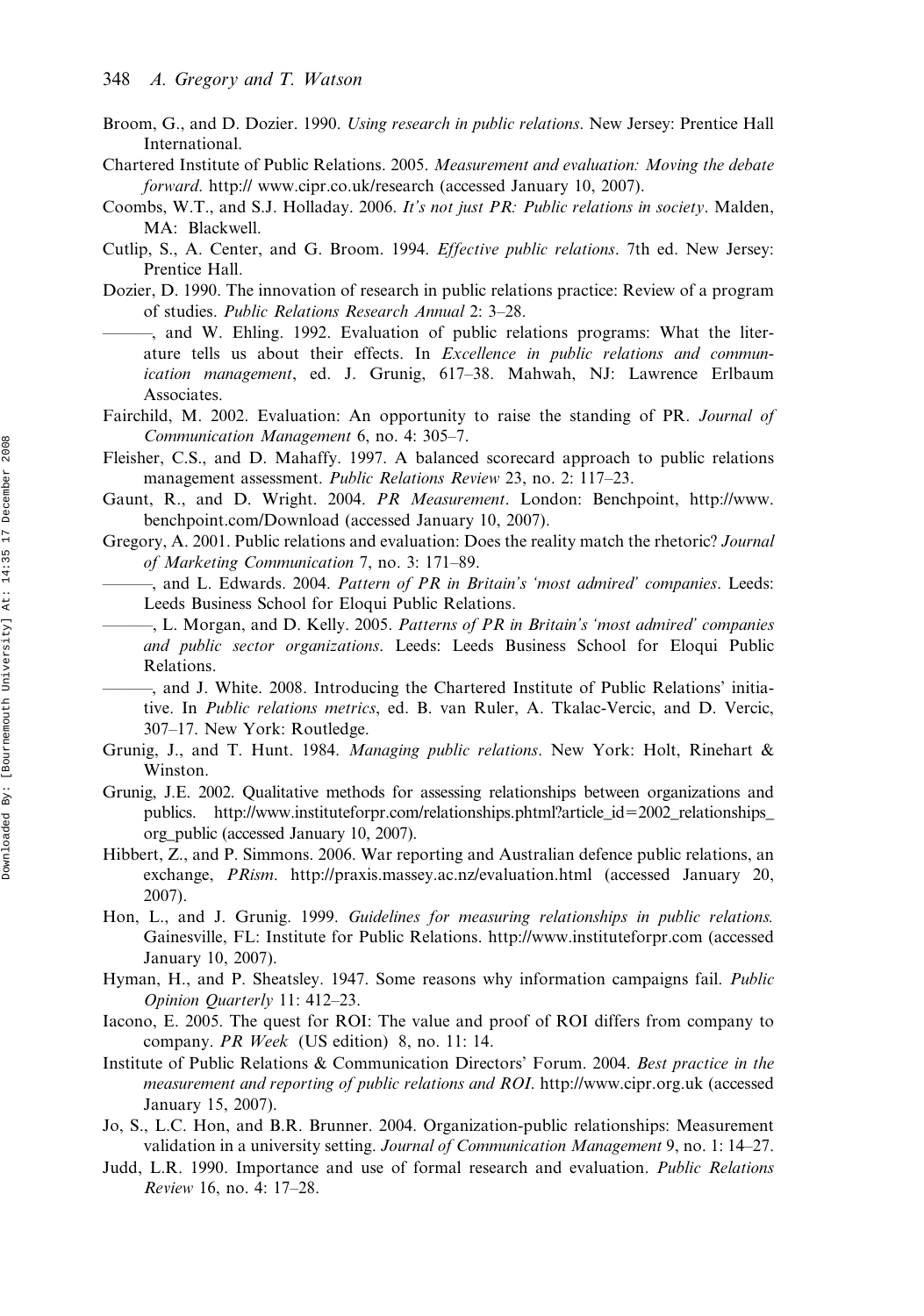- Kaplan, R., and D. Norton. 1996. The balanced scorecard: Translating strategy into action. Boston: Harvard Business Press.
- Ledingham, J.A., and S.D. Bruning. 2000. Relationship building: A relational approach to public relations. Mahwah, NJ: Lawrence Erlbaum Associates.
- Likely, F., D. Rockland, and M. Weiner. 2006. Perspectives on ROI of media relations publicity efforts. http://www.instituteforpr.org/files/uploads/2006\_ROI\_LRW.pdf (accessed January 20, 2007).
- Lindenmann, W. 1993. An 'effectiveness yardstick' to measure public relations success. Public Relations Quarterly 38: 7–10.
- Macnamara, J. 1992. Evaluation: The Achilles' heel of the PR profession. International Public Relations (IPRA) Review 15, no. 2: 17–31.
- McCoy, M. 2005. Evaluating public relations' effects: Implications from mass communication theory and research. Paper presented at the Chartered Institute of Public Relations academic conference, University of Lincoln, March 21–22.
- ———, and O. Hargie. 2003. Implications of mass communication theory for asymmetric PR evaluation. Journal of Communication Management 7, no. 4: 304–16.
- McGuire, W.J. 1984. Attitudes and attitude change. In Handbook of social psychology, II, 3rd ed., ed. G.G. Lindzey and E. Aronson, 233–46. New York, NY: Random House.
- Noble, P., and T. Watson. 2000. Applying a unified public relations evaluation model in a European context. In Transnational communication in Europe, ed. B. Baerns and J. Raupp, 240–56. Berlin: Vistas.
- O'Neil, C. 2006. Blogs, mash-ups and wikis new tools for evaluating event objectives: A case study on the LIFT06 conference in Geneva. PRism. http://praxis.massey.ac.nz/ evaluation.html (accessed January 15, 2007).
- Pavlik, J. 1987. Public relations: What research tells us. Newbury Park, CA: Sage.
- Pohl, G., and D. Vanderventer. 2001. The workplace, undergraduate education and career preparation. In Handbook of public relations, ed. R.L. Heath, 357–68. Newbury, CA: Sage Publications.
- Putt, G., and D.L.R. van der Waldt. 2005. A quantitative matrix model for strategic management of stakeholder/issues relationships. Paper presented at the 12th International Public Relations Research Symposium, Bled, Slovenia, July 1–3.
- Radford, G.P., and S.Z. Goldstein. 2002. The role of research methods in corporate communication. Corporate Communications 7, no. 4: 252–6.
- Simmons, P., and T. Watson. 2005. Public relations evaluation in Australia practices and attitudes across sectors and employment status. Asia Pacific Public Relations Journal no. 2, http://www.deakin.edu.au/arts/apprj/articles/simmons\_30%20Nov%20051.pdf (accessed January 15, 2007).
- Thurstone, L.L., and E.J. Chave. 1929. The measurement of attitude. Chicago: University of Chicago Press.
- Walker, G. 1994. Communicating public relations research. Journal of Public Relations Research 6, no. 3: 141–61.
- Watson, T. 1994. Public relations evaluation: Nationwide survey of practice in the United Kingdom. Paper presented to the International Public Relations Research Symposium, Bled, Slovenia, July 1–3.
	- ———. 1996. Public relations evaluation: The second nationwide survey of practice in the United Kingdom. Winchester: Hallmark Public Relations.
		- ———. 1997. Measuring the success rate: Evaluating the PR process and PR programmes. In Public relations: Principles and practices, ed. P.J. Kitchen, 283–99. Boston: International Thomson Business Press.
		- —. 2005. ROI or evidence-based PR: The language of public relations evaluation. *PRism* 3, no. 1, http://praxis.massey.ac.nz/fileadmin/Praxis/Files/Journal\_Files/Issue3/ Watson.pdf (accessed January 20, 2007).